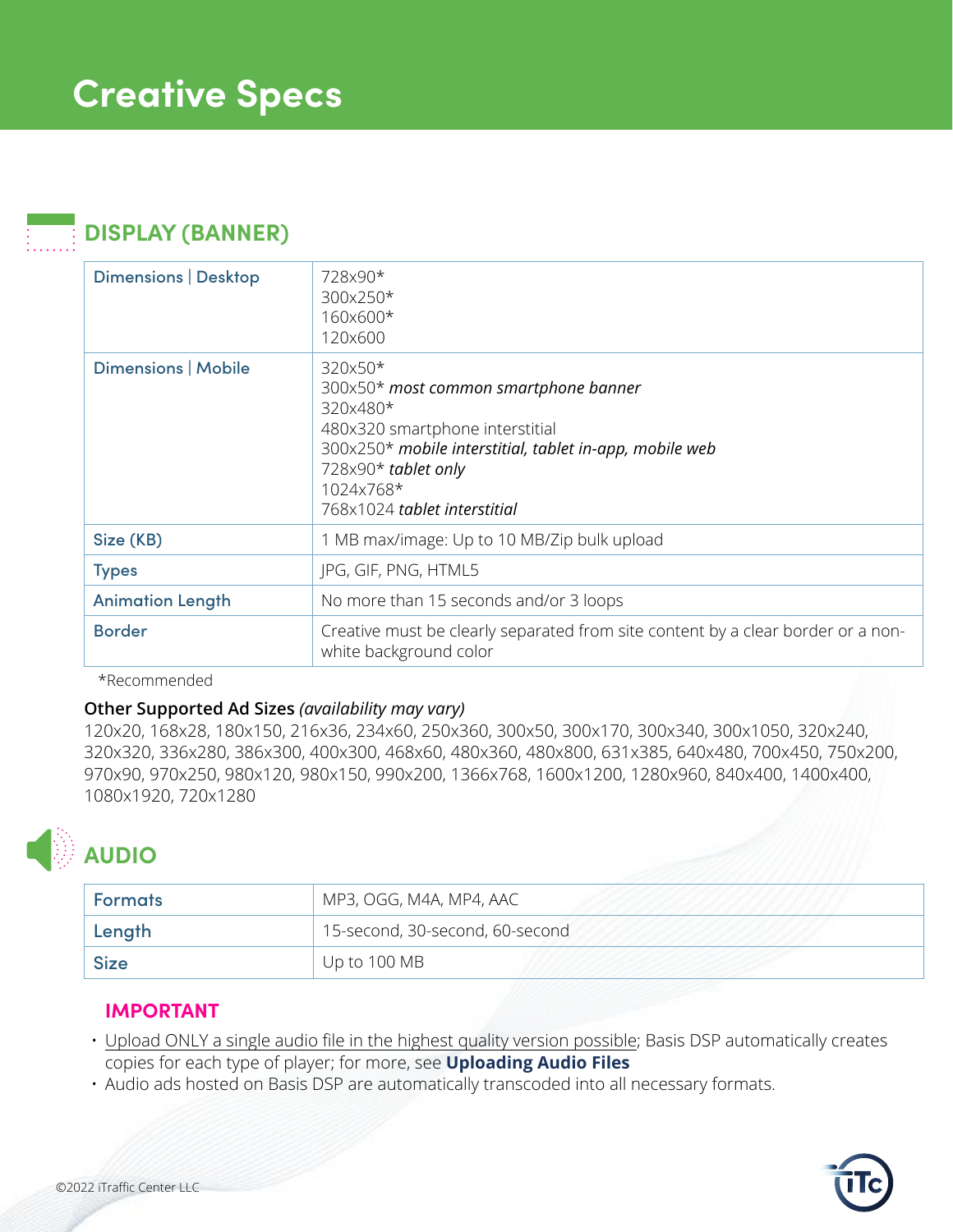

| <b>Dimensions</b>    | Minimum 144 px high Up to 4096x2160<br><b>Recommendations:</b><br>$16:9 = 1920 \times 1080$<br>$9:16 = 1080 \times 1920$<br>$4:3 = 1440 \times 1080$<br>Do NOT upload videos in ultra-high definition (UHD), 4K or higher resolution.<br>For larger videos, see Transcoding Videos Using Handbrake                                           |
|----------------------|----------------------------------------------------------------------------------------------------------------------------------------------------------------------------------------------------------------------------------------------------------------------------------------------------------------------------------------------|
| <b>Aspect Ratios</b> | 16:9, 9:16, 4:3                                                                                                                                                                                                                                                                                                                              |
| <b>Types</b>         | Almost any video file type supported<br>· Formats NOT accepted include:<br>· Apple Intermediate<br>• HDV 720p60<br>· Go2Meeting3 (G2M3)<br>· Avid Meridien Uncompressed<br>· Windows Media Audio<br>Lossless:<br>· CineForm<br>$\cdot$ SWF (Flash)<br>For more information, see Brightcode Zencoder's Supported Formats and<br><b>Codecs</b> |
| Length               | Up to 60-second                                                                                                                                                                                                                                                                                                                              |
| <b>Size</b>          | Up to 100 MB                                                                                                                                                                                                                                                                                                                                 |
| Other                | Progressive (not interlaced) format                                                                                                                                                                                                                                                                                                          |

### **IMPORTANT**

- Upload ONLY a single size for each video, in the highest quality version possible; the DSP automatically creates copies for each size used by your ads—for details, see **[Uploading Videos](https://dspsupport.basis.net/my_ads/creating_ads/uploading_video_ads.htm)**
- Videos hosted on Basis DSP are automatically transcoded into all necessary formats. For larger videos hosted elsewhere, see **[Transcoding Videos Using HandBrake](https://dspsupport.basis.net/my_ads/creating_ads/transcoding_videos_handbrake.htm)**
- To meet requirements for Connected TV, see **[Video Ads on Premium Connected TV Inventory](https://dspsupport.basis.net/my_ads/ad_quality/video_on_premiumctv.htm)**

### **VAST**

We accept third-party VAST 2.0 or 3.0, as well as InLine linear ads. Non-linear and wrappers are NOT accepted. VAST from a third-party server must contain at least one MP4 media file. It is strongly advised that the VAST also include:

| $\cdot$ MP4 high bitrate | · FLV low bitrate                             |
|--------------------------|-----------------------------------------------|
| • MP4 low bitrate        | · WebM high bitrate (optional, but preferred) |
| $\cdot$ FLV high bitrate | · WebM low bitrate (optional, but preferred)  |